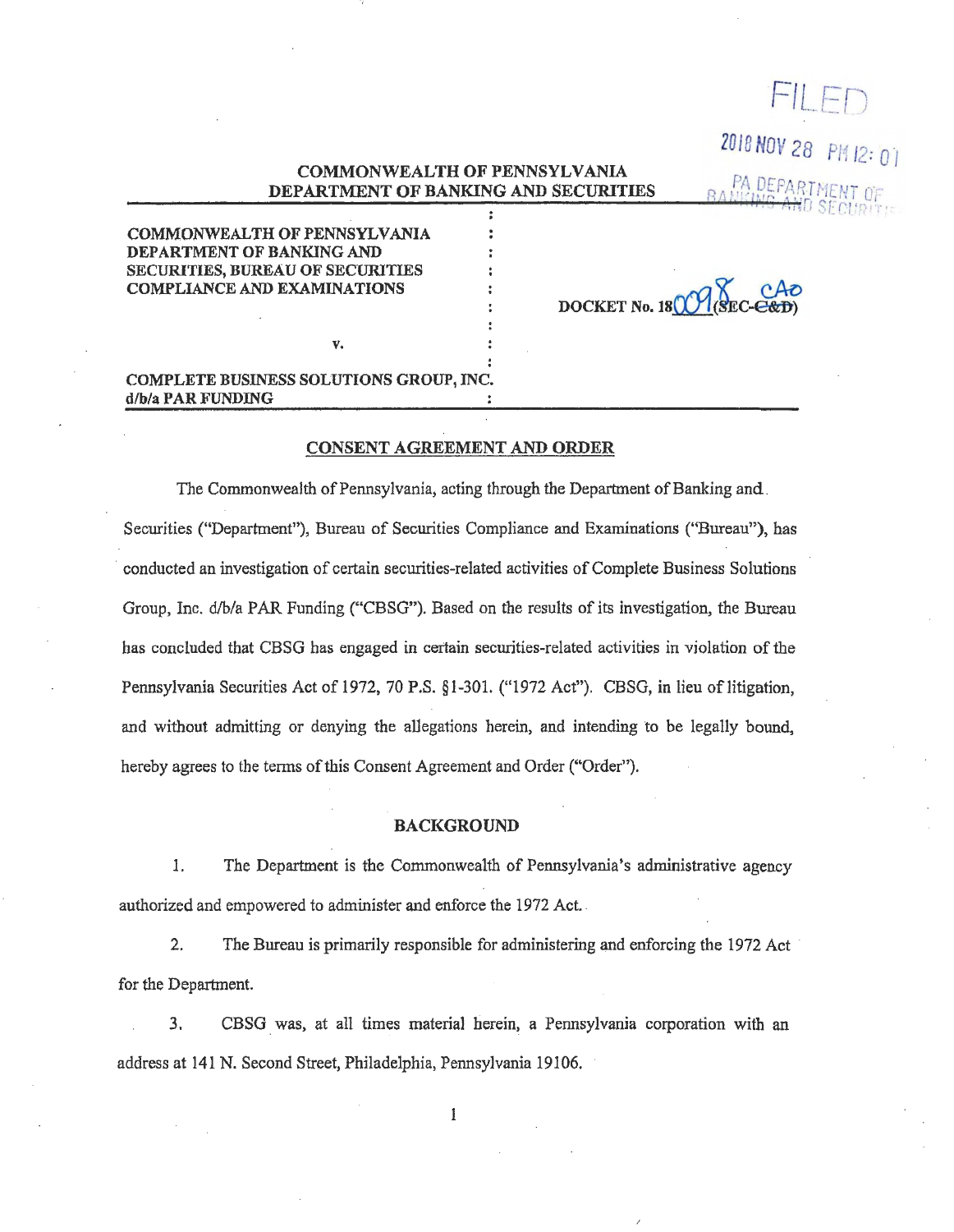4. CBSG is engaged in the business of providing working capital to merchants through the purchase of an interest in a designated portion of the merchant's future accounts and receivables.

5. From in or about May 2016 through December 2017, CBSG entered into agreements ("Agreements") with persons to represent CBSG in connection with the offer and sale of promissory notes issued by CBSG ("Notes") who were not registered under Section 301 of the 1972 Act, 70 P.S. §1-301 nor exempt from registration as agents of CBSG. CBSG terminated the Agreements on February 8, 2018.

6. CBSG offered and sold, and continues to offer and sell, Notes only to persons that CBSG had a reasonable basis to believe were accredited investors as that term is defined in Rule 50l(a) of Regulation D adopted by the U.S. Securities & Exchange Commission ("SEC") under the Securities Act of 1933, as amended, in good faith reliance on the exemptions from securities registration provided by Rule 506(b) of SEC Regulation D and Section 211(b) of the 1972 Act. As of February 8, 2018, CSBG does not pay any compensation to any person in connection the sale of the Notes.

### **VIOLATION**

7. Paragraphs 1 through 6 are incorporated by reference as if set forth in their entirety.

8. By engaging in acts and conduct set forth in paragraphs I through 5 above, CBSG employed at least one unregistered agent in violation of Section 30l(b) of the 1972 Act, 70 P.S.  $§$ <sub>1</sub>-301(b).

2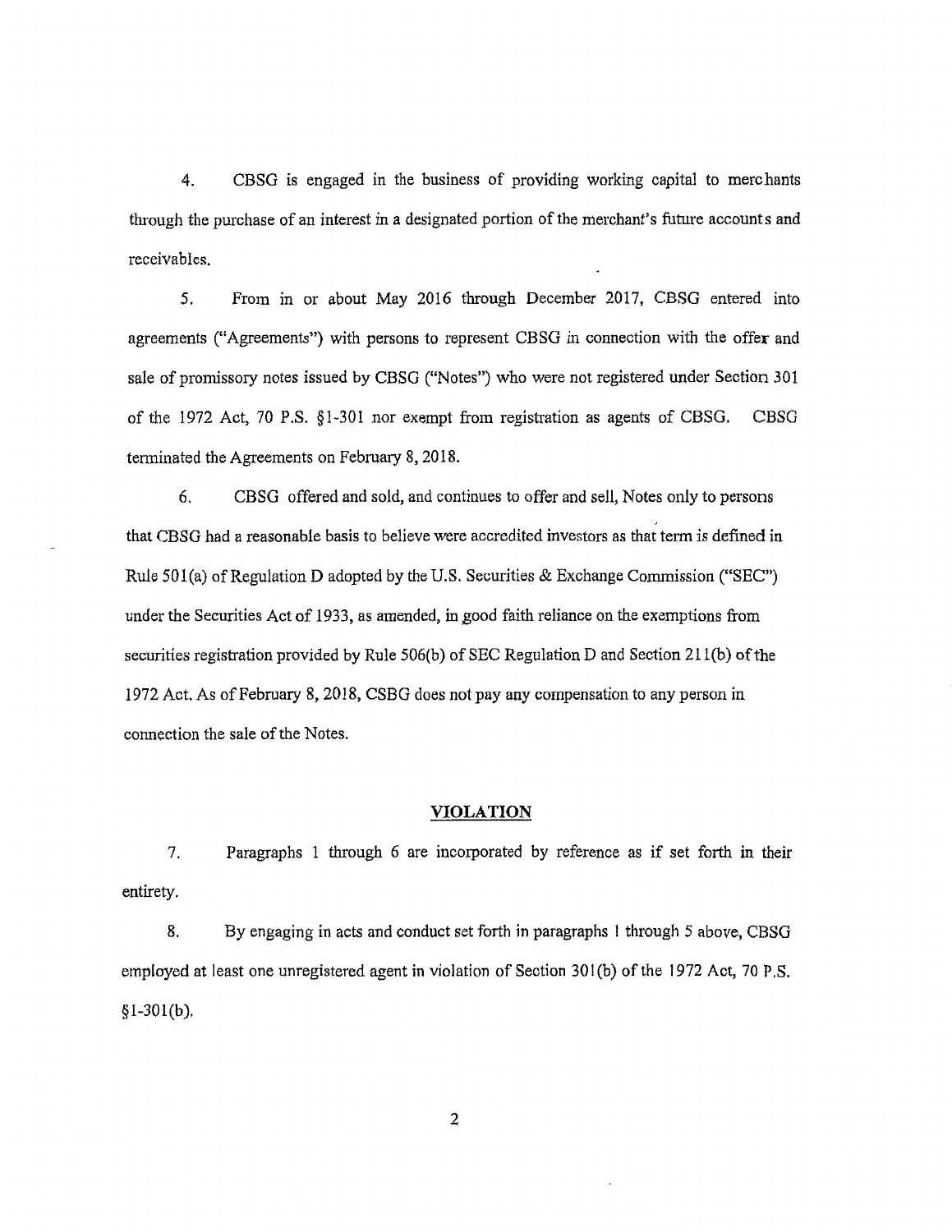#### **RELIEF**

9. Within 30 days of the Effective Date of this Order, as defined in paragraph 19, CBSG shall pay the Department an administrative assessment in the amount of \$499,000.00. Payment shall be made by certified check, money order or wire transfer in immediately available funds made payable to the "Department of Banking and Securities" and shall be mailed or delivered in person to the Bureau of Licensing, Compliance and Examinations located at 17 N. Second Street, Suite 1300, Harrisburg, PA 17101 or wired to a depository designated by the Department.

10. Thls Order is not intended to indicate that CBSG or any affiliate or current or former employee should be subject to any disqualification contained in the federal securities laws, the rules and regulations thereunder; the rules and regulations of self-regulatory organizations or the provisions of various states' securities laws or regulations adopted thereunder, including the provisions of the 1972 Act and regulations promulgated thereunder and including, without limitation, any disqualification from relying on the registration exemptions or safe harbor provisions, and this Order is not intended to form the basis of any such disqualification.

11. This Order concludes the investigation by the Department and any other action that the Department could commence against CBSG under applicable Pennsylvania law as it relates to the offer and sale of Notes and the payment of compensation by CBSG to persons engaged by CBSG to represent it in connection with the sale of the Notes who were not registered under the 1972 Act.

12. CBSG is ORDERED to comply with the 1972 Act and Regulations adopted by the Department, and in particular Section 301 of the 1972 Act, 70 P.S. §1-301.

3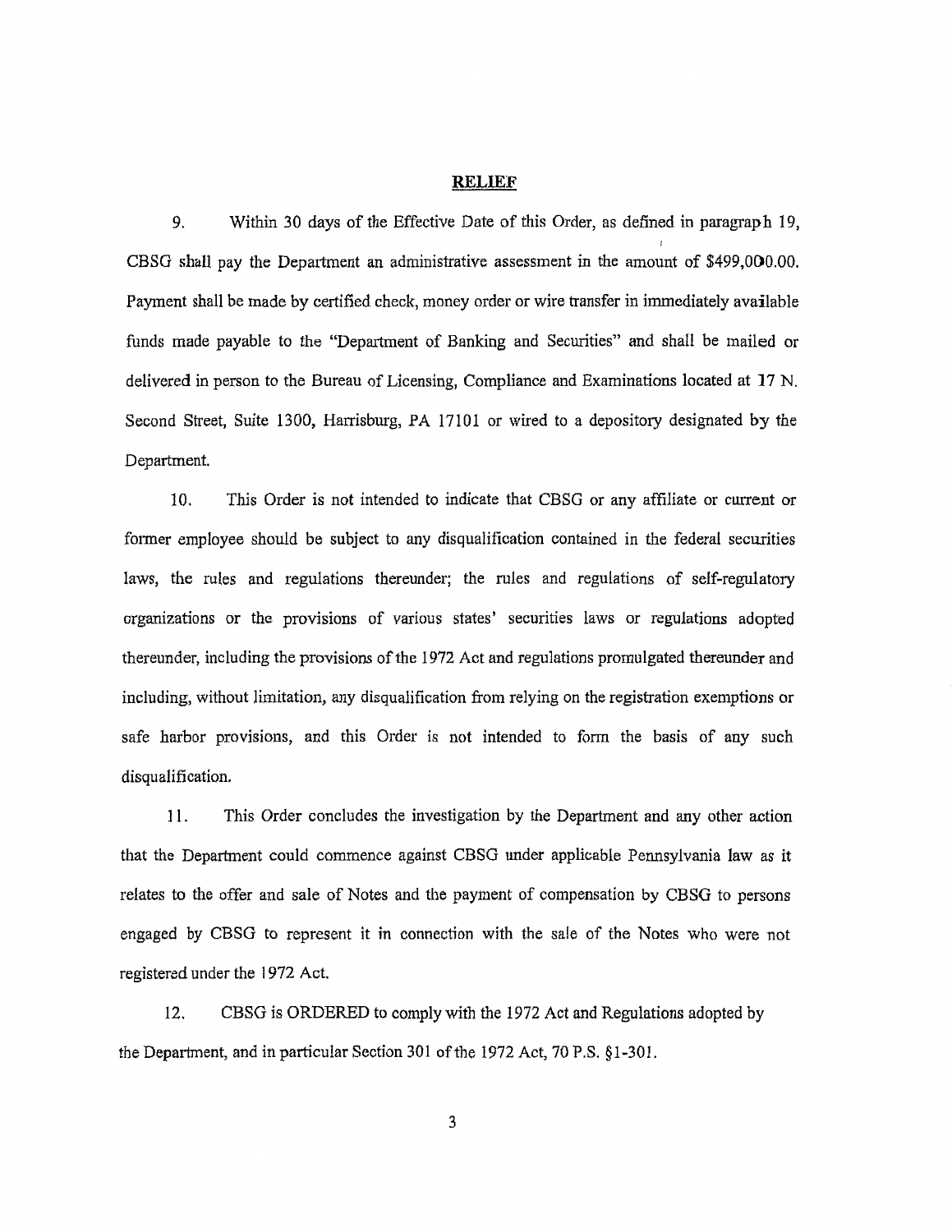13. Should CBSG fail to pay the costs and the assessment as set forth in paragraph 9 above, the sanctions set forth elsewhere in the Order shall continue in full force and effect until full payment is made. However, this provision shall not be construed as affording CBSG the option of either paying the costs and the assessment or being indefinitely subject to the sanctions.

14. Should CBSG fail to comply with any and all provisions of this Order, the Department may impose additional sanctions and costs and seek other appropriate relief subject to CBSG's right to a hearing pursuant to the 1972 Act.

### **FURTHER PROVISIONS**

15. Consent. CBSG hereby knowingly, willingly, voluntarily and irrevocably consents to the entry of this Order pursuant to the Bureau's authority under the 1972 Act and agrees that it understands all of the terms and conditions contained herein. CBSG, by voluntarily entering into this Order, waives any right to a hearing or appeal concerning the terms, conditions and/or penalties set forth in this Order.

16. Entire Agreement. This Order contains the entire agreement between the Department and CBSG. There are no other terms, obligations, covenants, representations, statements, conditions, or otherwise, of any kind whatsoever concerning this Order, This Order may be amended in writing by mutual agreement by the Department and CBSG.

17. Binding Nature. The Department, CBSG, and all officers, owners, directors, employees, heirs and assigns of CBSG intend to be and are legally bound by the tenns of this Order.

18. Counsel. This Order is entered into by the parties upon full opportunity for legal advice from legal counsel.

4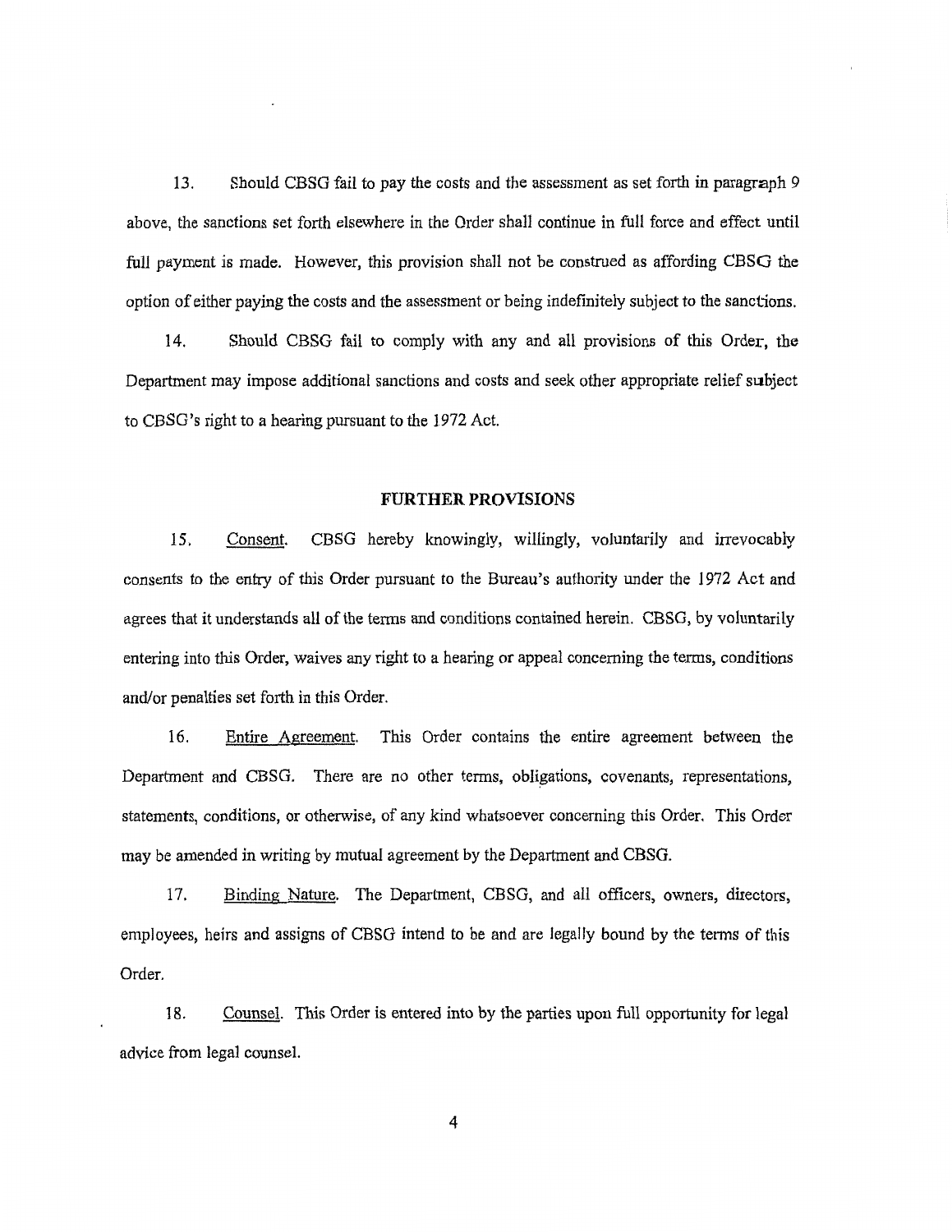19. Effectiveness. CBSG hereby stipulates and agrees that the Order shall become effective on the date the Bureau executes the Order ("Effective Date").

20. Other Enforcement Action.

a. The Department reserves all of its rights, duties, and authority to enforce all statutes, rules, and regulations under its jurisdiction against CBSG in the future regarding all matters not resolved by this Order.

b. CBSG acknowledges and agrees that this Order is only binding upon the Department and not any other local, state or federal agency, department, or office regarding matters within this Order.

21. Authorization. The parties below are authorized to execute this Order and legally bind their respective parties.

22. Counterparts. This Order may be executed in separate counterparts, by facsimile and/or by PDF.

23. Titles. The titles used to identify the paragraphs of this document are for the convenience of reference only and do not control the interpretation of this document.

24. Finding. The Department finds that it is necessary and appropriate in the public interest and for the protection of investors, and consistent with the purposes fairly intended by the policy and provisions of the 1972 Act to issue this Order.

**WHEREFORE,** in consideration of the foregoing, including the recital paragraphs, the Commonwealth of Pennsylvania, Department of Banking and Securities, Bureau of Securities Compliance and Examinations, and Complete Business Solutions Group, Inc, d/b/a PAR Funding, intending to be legally bound, do hereby execute this Consent Agreement and Order.